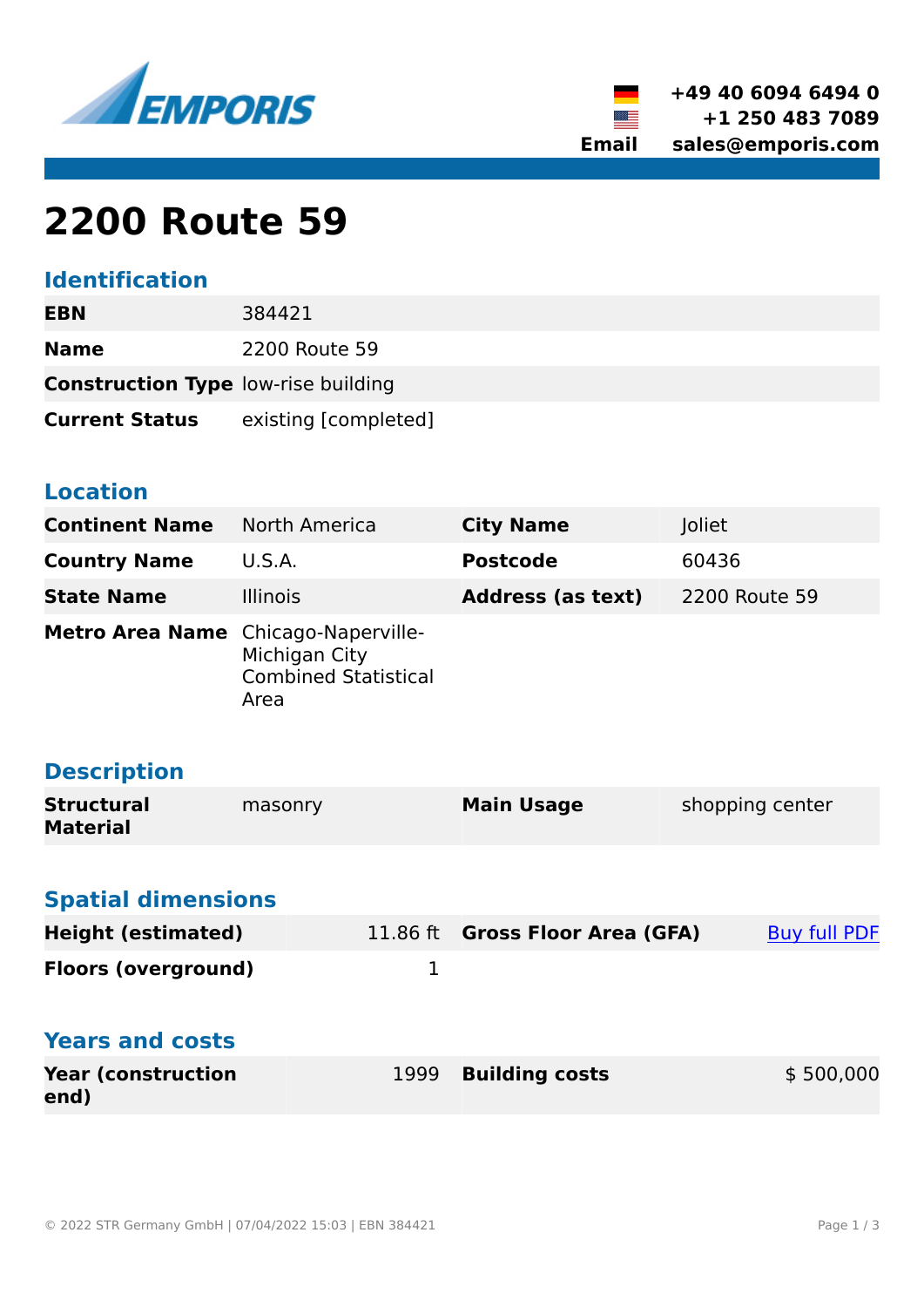

# **Involved companies**

| Interplan Practice Ltd        |     |                      |
|-------------------------------|-----|----------------------|
| One South 280 Summit Avenue D |     | Phone $+16309322336$ |
| 60181 Oakbrook Terrace        | Fax | +1 630 932 2339      |
| U.S.A.                        |     |                      |
|                               |     |                      |

### **Additional company data available for this building**

**Client** [Buy full PDF](https://www.emporis.com/buildings/384421/2200-route-59-joliet-il-usa?buypdf=)

# **Need additional information? Contact us now!**

Phone **+49 40 6094 6494 0** Phone **+1 250 483 7089** Email **<sales@emporis.com>**

Hamburg 09:00 am - 07:00 pm New York 03:00 am - 01:00 pm Tokyo 04:00 pm - 02:00 am

© 2022 STR Germany GmbH | 07/04/2022 15:03 | EBN 384421 Page 2 / 3